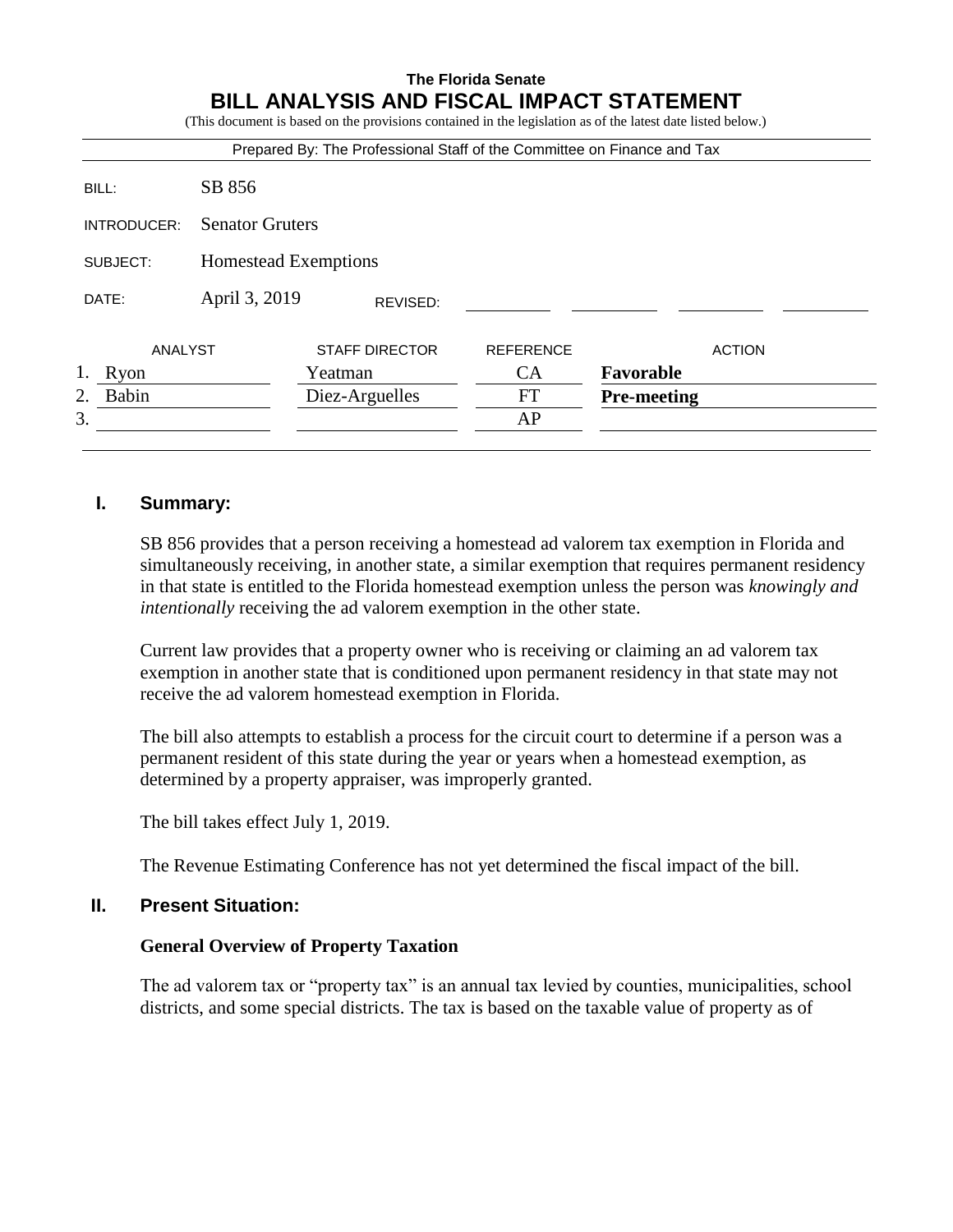January 1 of each year.<sup>1</sup> The property appraiser annually determines the assessed or "just value"<sup>2</sup> of property within the taxing authority and then applies relevant exclusions, assessment limitations, and exemptions to determine the property's "taxable value."<sup>3</sup> Tax bills are mailed in November of each year based on the previous January 1 valuation and payment is due by March 31.

The Florida Constitution prohibits the state from levying ad valorem taxes<sup>4</sup> and limits the Legislature's authority to provide for property valuations at less than just value, unless expressly authorized.<sup>5</sup>

The just valuation standard generally requires the property appraiser to consider the highest and best use of property;<sup>6</sup> however, the Florida Constitution authorizes certain types of property to be valued based on their current use (classified use assessments), which often result in lower assessments. Properties that receive classified use treatment in Florida include: agricultural land, land producing high water recharge to Florida's aquifers, and land used exclusively for noncommercial recreational purposes;<sup>7</sup> land used for conservation purposes;<sup>8</sup> historic properties when authorized by the county or municipality;<sup>9</sup> and certain working waterfront property.<sup>10</sup>

### **Statewide Homestead Exemption**

Every person having legal and equitable title to real estate and who maintains a permanent residence on the real estate (homestead property) is eligible for a \$25,000 tax exemption applicable to all ad valorem tax levies, including levies by school districts.<sup>11</sup> An additional \$25,000 exemption applies to homestead property value between \$50,000 and \$75,000.<sup>12</sup> This exemption does not apply to ad valorem taxes levied by school districts.

Section 196.031(5), F.S., provides that a person who is receiving or claiming an ad valorem tax exemption or a tax credit in another state where permanent residency is required as a basis for the granting of that exemption or tax credit is not entitled to a homestead exemption in Florida.

 $\overline{a}$ 

<sup>&</sup>lt;sup>1</sup> Both real property and tangible personal property are subject to tax. Section 192.001(12), F.S., defines "real property" as land, buildings, fixtures, and all other improvements to land. Section 192.001(11)(d), F.S., defines "tangible personal property" as all goods, chattels, and other articles of value capable of manual possession and whose chief value is intrinsic to the article itself.

<sup>2</sup> Property must be valued at "just value" for purposes of property taxation, unless the Florida Constitution provides otherwise. FLA. CONST. art VII, s. 4. Just value has been interpreted by the courts to mean the fair market value that a willing buyer would pay a willing seller for the property in an arm's-length transaction. *See Walter v. Shuler,* 176 So. 2d 81 (Fla. 1965); *Deltona Corp. v. Bailey*, 336 So. 2d 1163 (Fla. 1976); *Southern Bell Tel. & Tel. Co. v. Dade County,* 275 So. 2d 4 (Fla. 1973).

<sup>3</sup> *See* s. 192.001(2) and (16), F.S.

<sup>4</sup> FLA. CONST. art. VII, s. 1(a).

<sup>5</sup> *See* FLA. CONST. art. VII, s. 4.

<sup>6</sup> Section 193.011(2), F.S.

 $<sup>7</sup>$  FLA. CONST. art. VII, s. 4(a).</sup>

 $8$  FLA. CONST. art. VII, s. 4(b).

 $9$  FLA. CONST. art. VII, s. 4(e).

 $10$  FLA. CONST. art. VII, s. 4(j).

 $11$  FLA. CONST. art VII, s.  $6(a)$ .

<sup>12</sup> *Id.*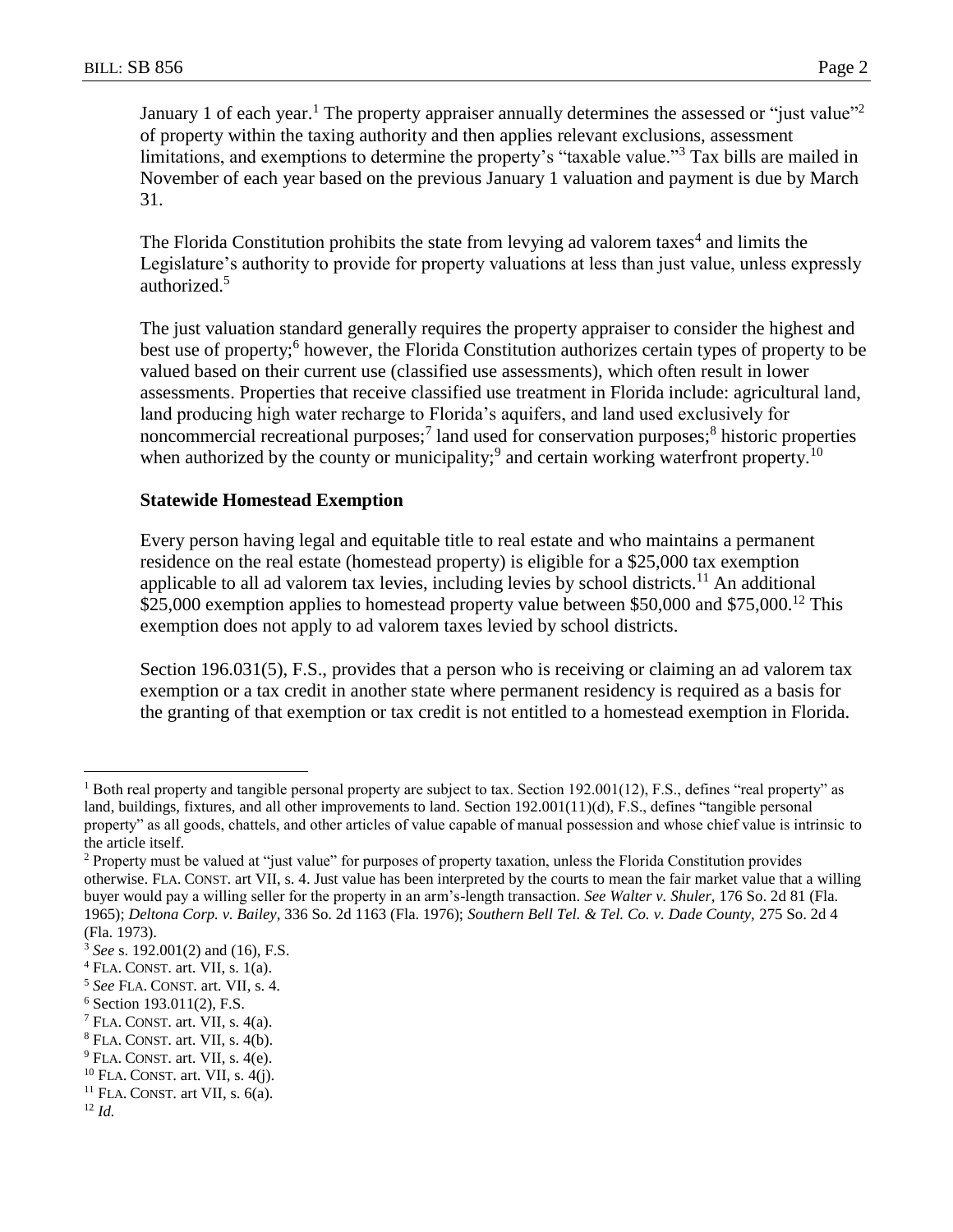### **Improperly Granted Homestead Exemptions**

Florida provides several property tax exemptions for homestead property.<sup>13</sup> Since Florida's homestead exemption requires that the property owner use the homestead property as a permanent residence, a property owner can only have one homestead exemption.

If a property appraiser determines that for any year or years within the prior 10 years a property owner was granted a homestead exemption, but was not entitled to it, the property appraiser must send the owner a notice of intent to file a tax lien on any property owned by the owner in that county.<sup>14</sup> The property owner has 30 days to pay the taxes owed, plus a penalty of 50 percent of the unpaid taxes for each year and 15 percent interest per annum. If not paid within 30 days of notice, the property appraiser must file a tax lien.<sup>15</sup> The tax lien remains on the property until it is paid or until it expires after 20 years.<sup>16</sup> The lien process applies whether or not the taxpayer applied for the residency-based exemption in the other state.

If a homestead exemption is improperly granted as a result of a clerical mistake or an omission by the property appraiser, the person improperly receiving the exemption shall not be assessed penalty and interest.<sup>17</sup>

The property appraiser may become aware of a property owner having a homestead within Florida and a homestead exemption in another state when the property owner dies and the estate of the decedent is administered in another state because it is alleged that the decedent was a resident of that other state.<sup>18</sup> In such cases, property appraisers are required to use the lien process described above, unless the circuit court having jurisdiction over the ancillary administration in Florida determines that the decedent was a resident of Florida for the years in question.<sup>19</sup>

# **III. Effect of Proposed Changes:**

**Section 1** amends s. 196.031, F.S., to specify that a person must *knowingly and intentionally* receive or claim an ad valorem tax exemption or tax credit in another state to be disqualified from the homestead tax exemption in Florida.

**Section 2** amends s. 196.161, F.S., to provide a process for the circuit court to determine if a person was a permanent resident of this state during the year or years when a homestead exemption, as determined by a property appraiser, was improperly granted. However, as written, this process would apply during *ancillary estate administration* in Florida, and thus does not appear applicable to s. 196.161(1)(b), F.S. (*See* Section VI. Technical Deficiencies below.)

**Section 3** provides an effective date of July 1, 2019.

 $\overline{a}$ 

<sup>13</sup> *See, e.g.,* ss. 196.031, 196.071, 196.075, 196.081, and 196.091, F.S.

<sup>14</sup> *See* ss. 196.011(9)(a), 196.075, and 196.161(1)(b), F.S.

<sup>15</sup> *Id.*

 $16$  Section 95.091(1)(b), F.S.

 $17$  Section 196.161(1)(b), F.S.

<sup>18</sup> *See* s. 196.161(1)(a), F.S.

<sup>19</sup> *Id.*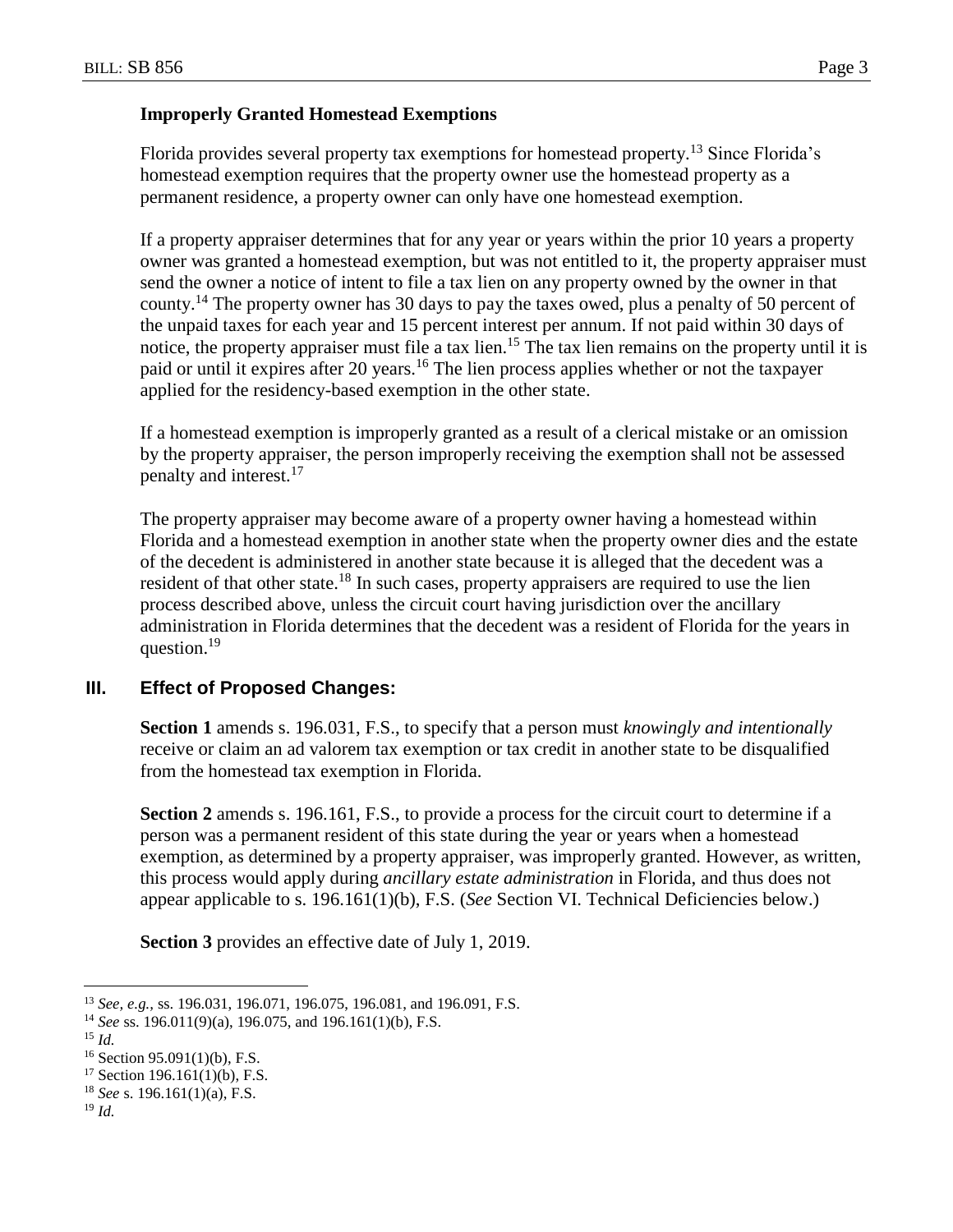# **IV. Constitutional Issues:**

A. Municipality/County Mandates Restrictions:

None.

B. Public Records/Open Meetings Issues:

None.

C. Trust Funds Restrictions:

None.

D. State Tax or Fee Increases:

None.

E. Other Constitutional Issues:

None identified.

# **V. Fiscal Impact Statement:**

A. Tax/Fee Issues:

The Revenue Estimating Conference has not yet determined the fiscal impact of the bill.

B. Private Sector Impact:

A property owner may qualify for the homestead exemption in Florida if he or she is *unknowingly and unintentionally* receiving an exemption in another state.

C. Government Sector Impact:

None.

# **VI. Technical Deficiencies:**

Section 196.161(1)(a), F.S., codifies the process for a property appraiser to record a tax lien on the estate of a decedent who was improperly granted a homestead exemption prior to death, and *allows a circuit court, during ancillary estate administration in Florida, to determine if a decedent was a Florida resident* during the year(s) in question. Section 196.161(1)(b), F.S., codifies the process to record a similar tax lien on property of living owners. Section 2 of the bill amends s. 196.161(1)(b), F.S., to insert the *ancillary administration* provision found in s. 196.161(1)(a), F.S.; however, the ancillary administration provision does not appear applicable to s. 196.161(1)(b), F.S.